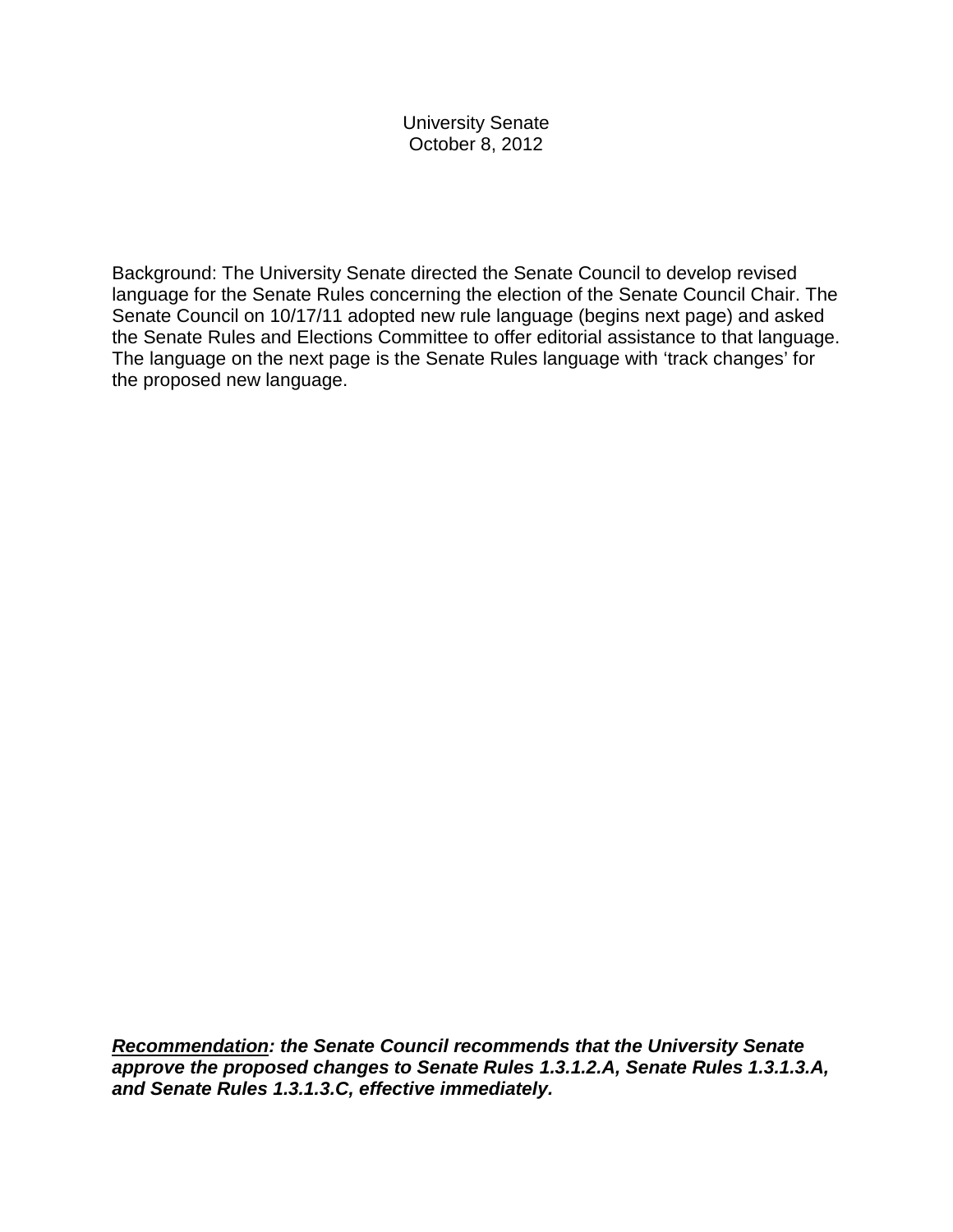## **1.3.1.2 Composition**

The Senate Council shall be composed of elected voting representatives (GR IV.A) and *ex officio* members as follows: The voting elected membership shall be nine (9) members elected by and from the 94 elected faculty representatives in the University Senate, and two (2) members elected by and from the newly elected student representatives in the University Senate. The *ex officio* voting member shall be the President of the Student Government Association, and the *ex officio* non-voting members shall be the faculty members of the Board of Trustees, if they are not elected members of the Senate Council, and the immediate past chair of the Senate Council, if his or her term on the Senate Council has expired. For purposes of this rule, the phrase "immediate past chair of the Senate Council" means the person who served as chair of the Senate Council during the preceding year. Six elected members shall constitute a quorum for the transaction of business. [US: 10/10/77; US: 10/12/98] If the elected faculty representatives to the Senate Council are to perform a statutory action (KRS 164.240) on behalf of the elected faculty representatives of the Senate (GR IV.A,B), then five of those nine members shall constitute a quorum (KRS 446.050).

\* "Elected members" means any members who are not *ex officio* members. [RC: 11/20/06]

# **A. Elected Faculty Membership**

**1. Eligibility for Membership**. Any elected faculty member of the Senate (or person appointed to replace an elected member) whose term of office has not expired at the time of the election shall be eligible for election to the Senate Council, except that no more than three (3) of the elected members of the Senate Council shall be from any one college. If an elected faculty representative in the Senate has become ineligible and a replacement has been made, only the person who has replaced the ineligible representative shall be eligible for election to the Senate Council. Senate Council members are not eligible to succeed themselves until a lapse of one year from the expiration of their Senate Council membership (including service as Chair or Vice Chair), except that members who are filling a vacancy and who have served no more than one year, if otherwise eligible, may be eligible for election. The duration of the term of membership on the Senate Council shall not be affected by the member's term on the University Senate. [US: 10/14/85]

**2. Terms.** Elected faculty representatives in the Senate Council shall serve for three (3) years commencing on January 1 following their election and continuing until expiration of their terms or until their successors are elected and certified.

**3. Election.** Elections shall be conducted by electronic secret ballot or paper secret ballot if electronic election is not feasible. Three (3) elected faculty representatives in the University Senate shall be elected annually during the fall semester to serve on the Senate Council. The election shall be conducted under the supervision of the Chair of the Senate Rules and Elections Committee, who shall remind the voters that election to the Senate Council confers eligibility for election to Senate Council Chair the following year. [US: 1/18/88; 9/10/12]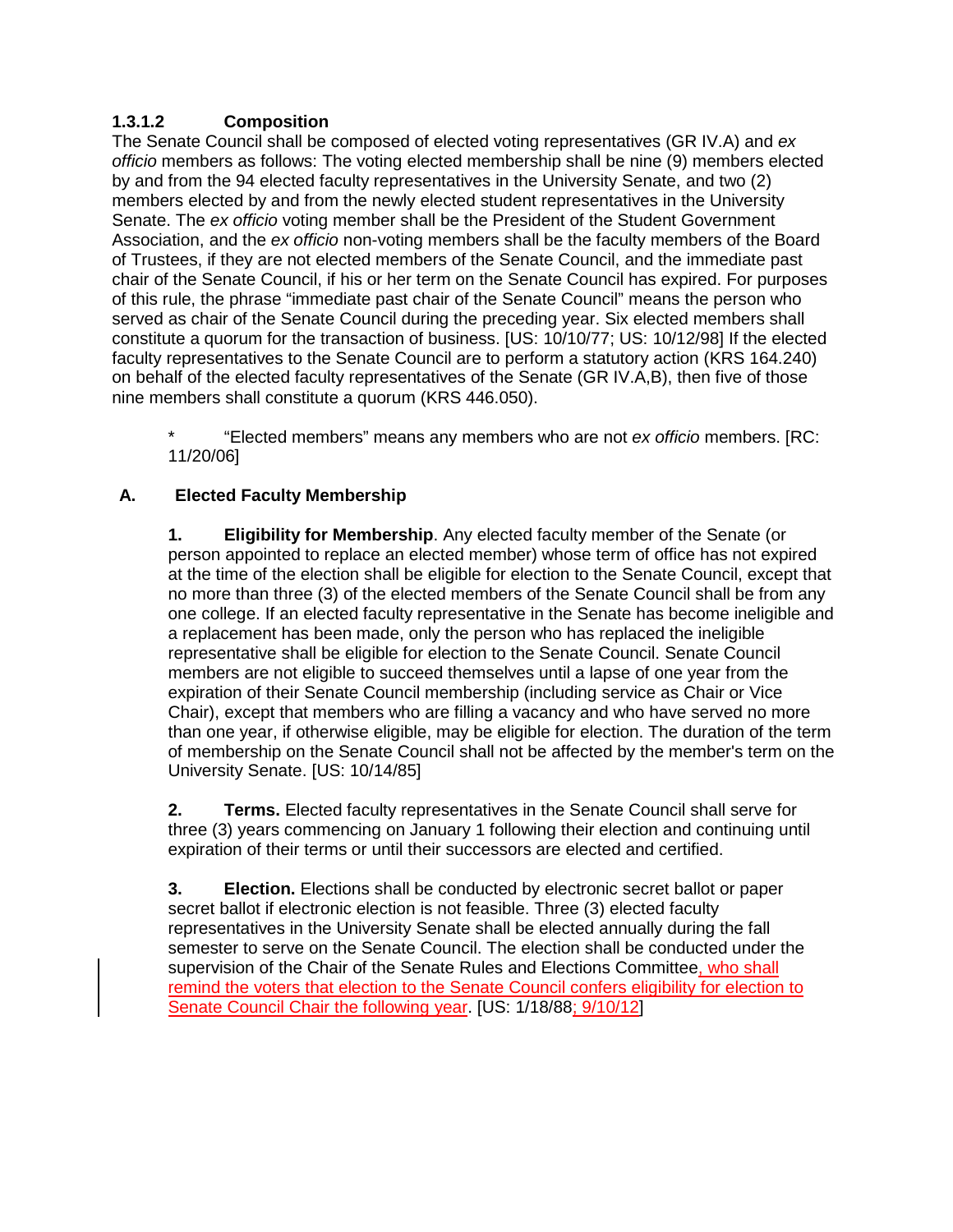# **1.3.1.3 Officers of the Senate Council** [US: 9/8/97]

#### **A. Senate Council Chair**

The Senate Council shall elect its Chair in December preceding the academic year during which the Chair shall serve. All nine of the elected faculty representatives then serving on the Senate Council shall be eligible for election to the position.

In the November preceding the academic year during which the Senate Council Chair shall serve, the elected faculty senators will be asked to nominate current elected faculty members of the Senate Council to serve as Senate Council Chair. The Chair of the Senate Rules and Elections Committee (SREC) will ascertain willingness of these nominees to serve. Should more than one nominee be willing to serve if elected, the nominees will be offered an opportunity to provide an up to 200 word election statement, and that statement will be distributed to the elected faculty senators two weeks before the election. The elected faculty senators will be solicited by email to express their opinions of the nominees to the Senate Council. The Senate Council will consider this feedback in electing the next Senate Council Chair in the December preceding the June 1 start date.

If there is a tie then the elected faculty senators will vote to break the tie. If there is only one nominee who agrees to serve, then the election shall be declared completed and this person shall be the Senate Council Chair-elect, and the University Senate so notified.

The incumbent Chair, if in his or her first year as Chair, shall also be eligible for reelection. When the person chosen is not the incumbent Chair, he or she shall be known as the Chairelect. The Senate Council Chair is always a voting member of the Senate Council, within the provisions of the *Robert's Rules of Order, Newly Revised*. The Senate Council Chair:

**1.** Will exercise preparatory administrative functions as Chair that are attendant to the effective conduct Senate and Senate Council meetings, including the authority to call special meetings of the Senate Council (KRS 61.823.2);

**2.** As the 'department head' of the Senate Council Office, has certain general supervisory responsibilities for managing the budget, inventory, and personnel functions of the Senate Council Office (UK Business Procedures Manual; EVPFA Inventory Policies; Human Resources Policy and Procedure Administrative Regulation 61.2; KRS 61.030);

**3.** Performs as the Presiding Officer of the Senate Council meetings except as s/he may delegate that function to the Vice Chair of the Senate Council; as Presiding Officer possesses attendant responsibilities and authority pursuant to Open Meetings Law (KRS 61.846(1));

**4.** Has general supervisory responsibility for: the preparation of minutes of Senate Council meetings pursuant to KRS 61.835; the distribution of these minutes to Senate Council members; the maintenance of official minutes of the Senate Council meetings pursuant to statutory UK Records schedule (KRS 171.420; President's memo 01/25/95); public accession to these minutes pursuant to the Open Meetings law (KRS 61.846(1)); and for the safe transfer of the records of the Senate Council Office to his/her successor (KRS 57.360);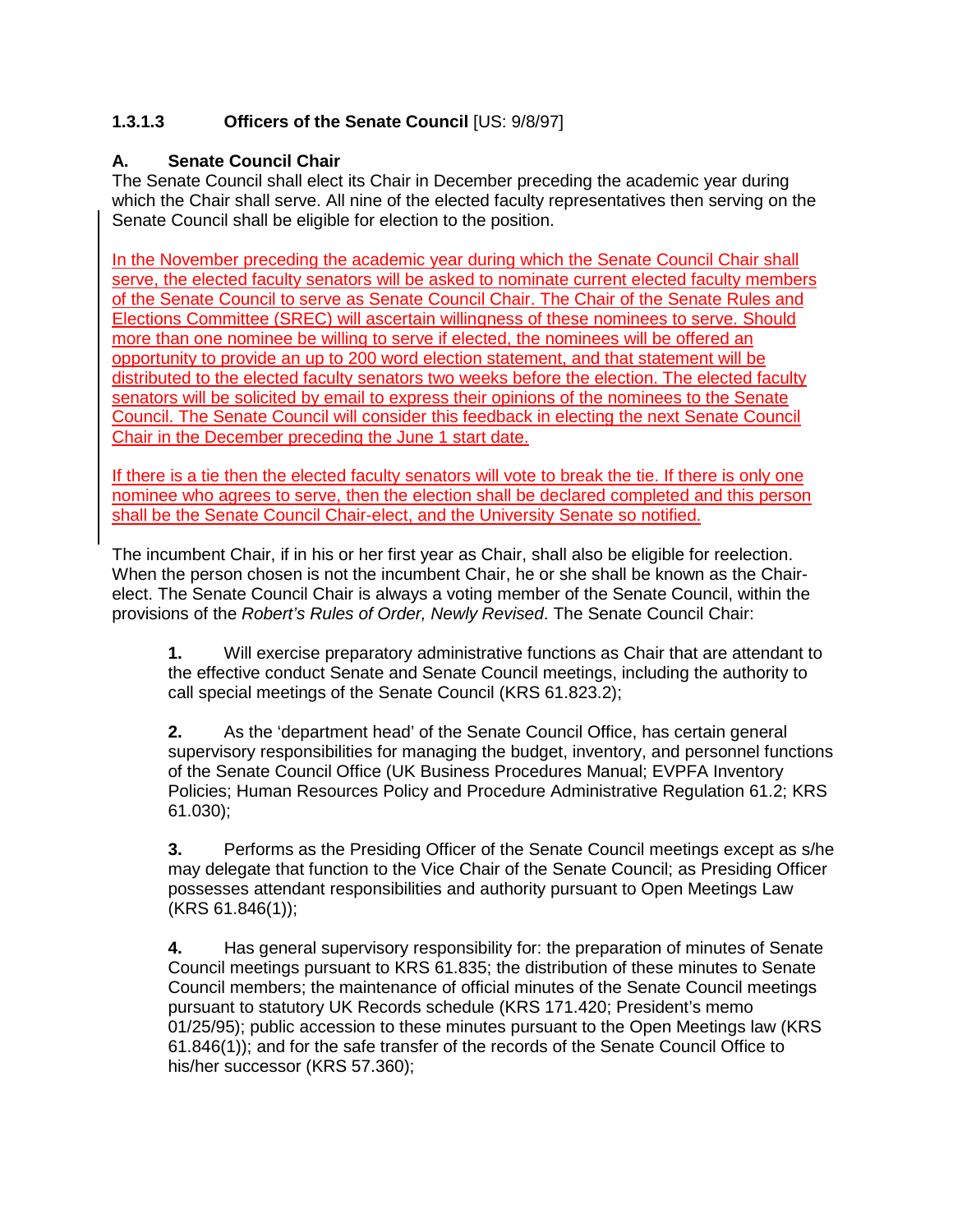**5.** Has general supervisory responsibility for the maintenance of copies of procedures for election of Faculty Senators, as approved and submitted by college faculties (as per SR 1.2.2.1);

**6.** Has general supervisory responsibility for maintenance an official file of the educational unit "Rules" (including rules for unit-level membership/voting privileges) and committee structure for educational policy-making, as established by the respective faculties of each educational unit, being consistent with the University Senate Rules. As each is received upon approval by the Provost (GR VII.4-7), the Rules documents in this file will be maintained in a format accessible as needed by members of the Senate Council and Senate Committees;

**7.** Has general supervisory responsibility for the maintenance a roster of those faculty employees in each college who are

**(a)** full-time faculty employees at each rank in each respective title series (used for apportionment of seats of elected Faculty Senators (SR 1.2.2.1.A)),

**(b)** eligible to be elected as Faculty Trustees, and those eligible to vote in Faculty Trustee elections (i.e., those members of the college faculty bodies who are full-time faculty employees with academic rank at or above Assistant Professor (or Librarian III) (SR 1.5.2); and

**(c)** eligible to be elected as Faculty Senators (i.e., full-time faculty employees in the Regular, Special, Extension or Librarian Title Series, at or above the rank of Assistant Professor (or Librarian III), and those eligible to vote in college election of Faculty Senators (i.e., those eligible to serve plus those other full-time faculty who have been conferred with privileges to vote in the college senator elections (GR VII.A.4.a) [SR 1.2.2.1.B],

these rosters being obtained from the deans of the respective colleges (GR II.B.2.b assigns responsibility for these elections to the University Senate);

**8.** Annually reports to the Chair of the Senate the attendance records of ex officio voting members;

**9.** Is responsible for the assembly of the Ombud search committee with the composition specified in the University Senate Rules (SR 6.2.3);

**10.** Will make the final decision for the Senate on matters of minor course changes, as these changes are defined in the University Senate Rules (SR 3.3.0.G);

**11.** Advises the chairs of Senate standing committees on the appointment of ad hoc advisory committees to the standing committees (SR 1.4.1);

**12.** Utilizes regular communication and information sharing with elected college faculty councils, or similar elected college faculty bodies, to increase the effectiveness of educational policy-making by the University Senate and the College Faculties;